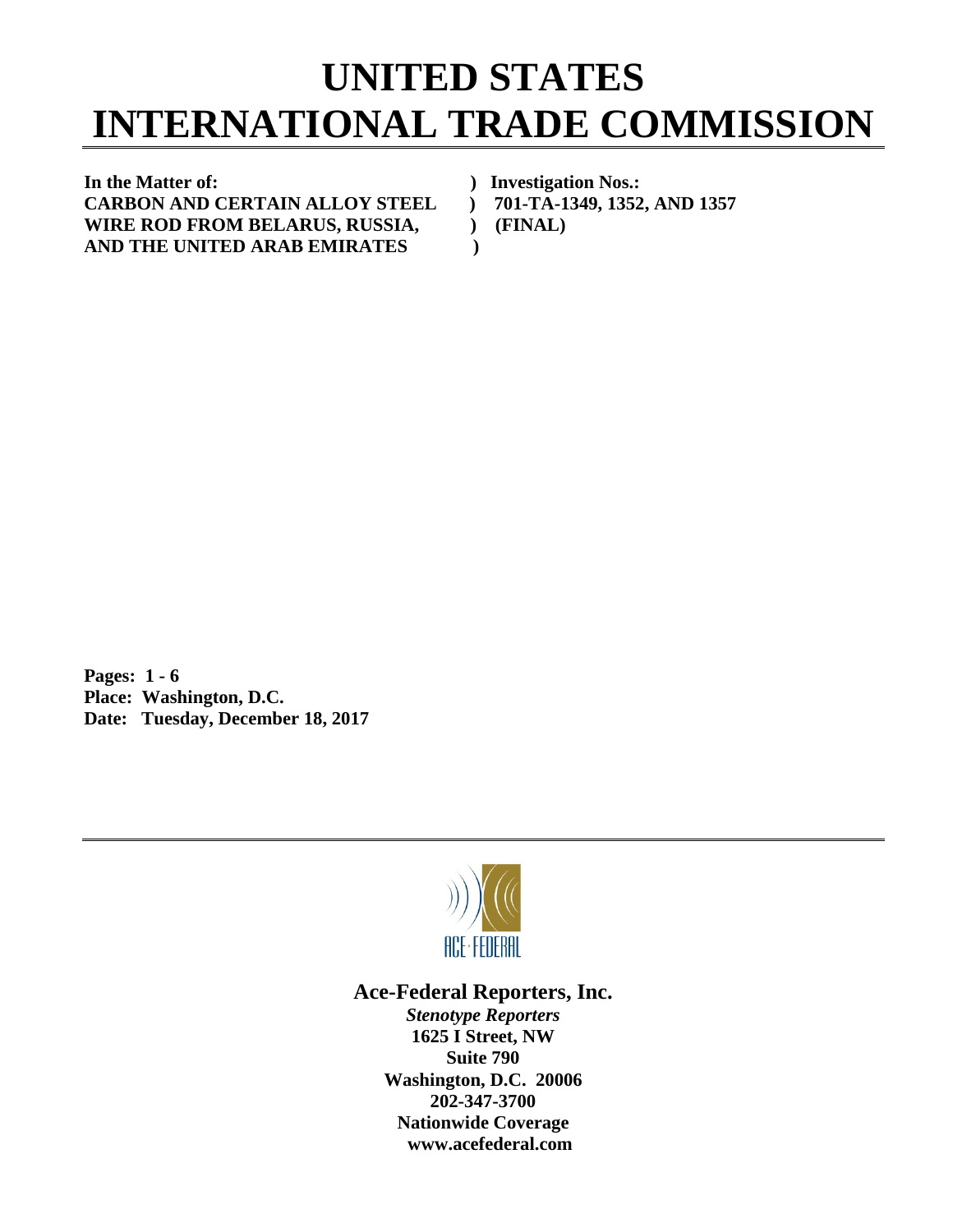1 THE UNITED STATES INTERNATIONAL TRADE COMMISSION 2 In the Matter of: (2008) 1nvestigation Nos.: 3 CARBON AND CERTAIN ) 731-TA-1349, 1352, and 1357 4 ALLOY STEEL WIRE ROD ) (Final) 5 FROM BELARUS, RUSSIA, AND ) 6 THE UNITED ARAB EMIRATES ) 7 e a seu ann an 1882. Bha an 1892 an 1892 an 1892 an 1892 an 1892. Bha an 1892 an 1892 an 1892 an 1892 an 1892 9 Tuesday, December 19, 2017 10 Main Hearing Room (Room 101) 11 U.S. International 12 Trade Commission 13 500 E Street, S.W. 14 Washington, D.C. 15 The meeting commenced, pursuant to notice, at 16 2:30 p.m., before the Commissioners of the United States 17 International Trade Commission, the Honorable David S. 18 Johanson, presiding. 19 APPEARANCES: 20 On behalf of the International Trade Commission: 21 Commissioners: 22 RHONDA K. SCHMIDTLEIN, CHAIRMAN (via telephone) 23 DAVID S. JOHANSON, VICE CHAIRMAN (presiding) 24 IRVING A. WILLIAMSON, COMMISSIONER <u>25</u>

Ace-Federal Reporters, Inc.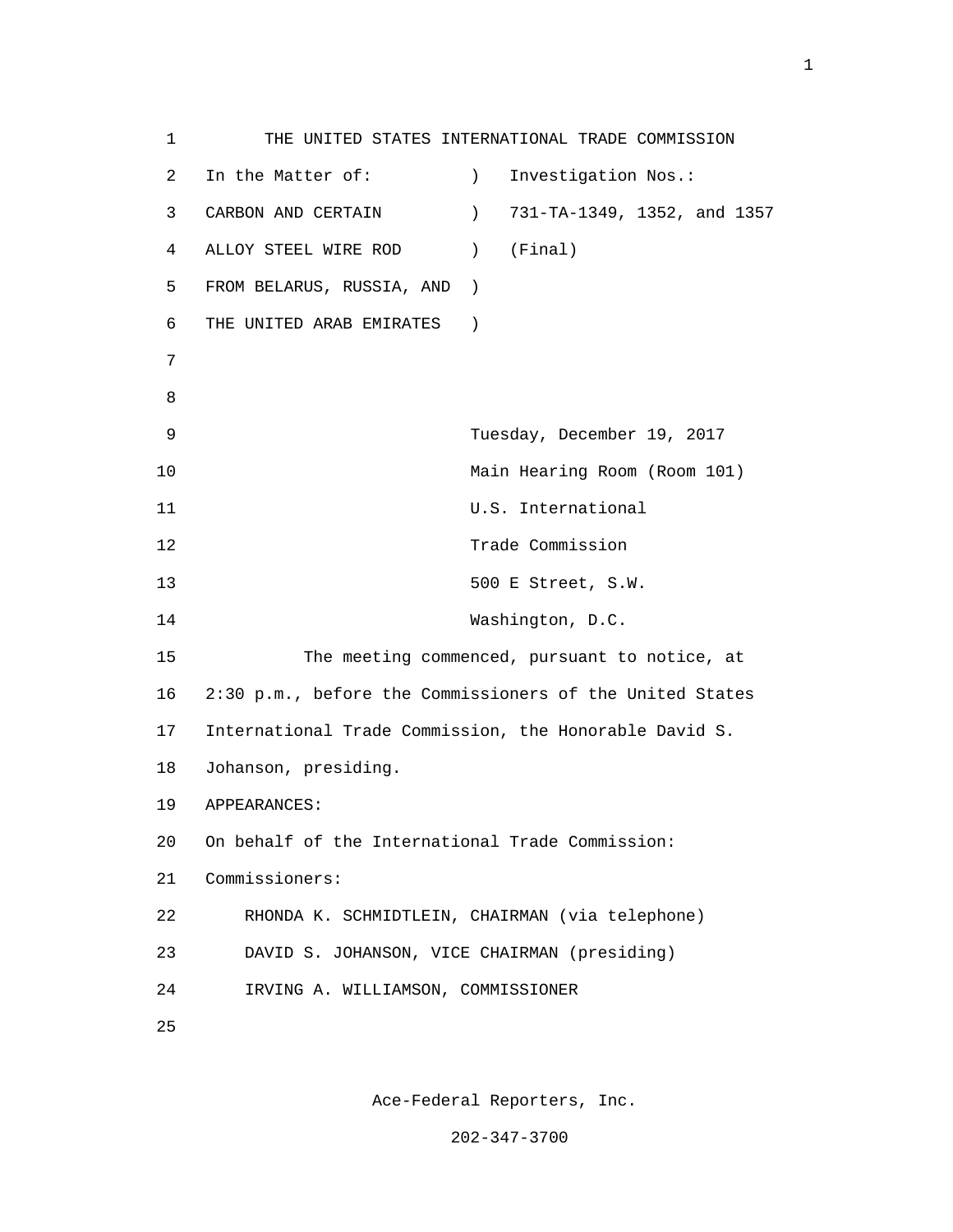1 APPEARANCES (Continued)

| 2              | MEREDITH M. BROADBENT, COMMISSIONER          |
|----------------|----------------------------------------------|
| $\mathsf{3}$   |                                              |
| $\overline{4}$ |                                              |
| 5              |                                              |
| 6              | Staff:                                       |
| 7              | DOUGLAS CORKRAN, SUPERVISORY INVESTIGATOR    |
| 8              | JOANNA LO, INVESTIGATOR                      |
| 9              | EMILY BURKE, INTERNATIONAL ECONOMIST         |
| 10             | JANE DEMPSEY, ATTORNEY/ADVISOR               |
| 11             | GREGORY LAROCCA, INTERNATIONAL TRADE ANALYST |
| 12             |                                              |
| 13             | LISA R. BARTON, SECRETARY TO THE COMMISSION  |
| 14             | TYRELL BURCH, PROGRAM SUPPORT SPECIALIST     |
| 15             |                                              |
| 16             |                                              |
| 17             |                                              |
| 18             |                                              |
| 19             |                                              |
| 20             |                                              |
| 21             |                                              |
| 22             |                                              |
| 23             |                                              |
| 24             |                                              |
| 25             |                                              |

Ace-Federal Reporters, Inc.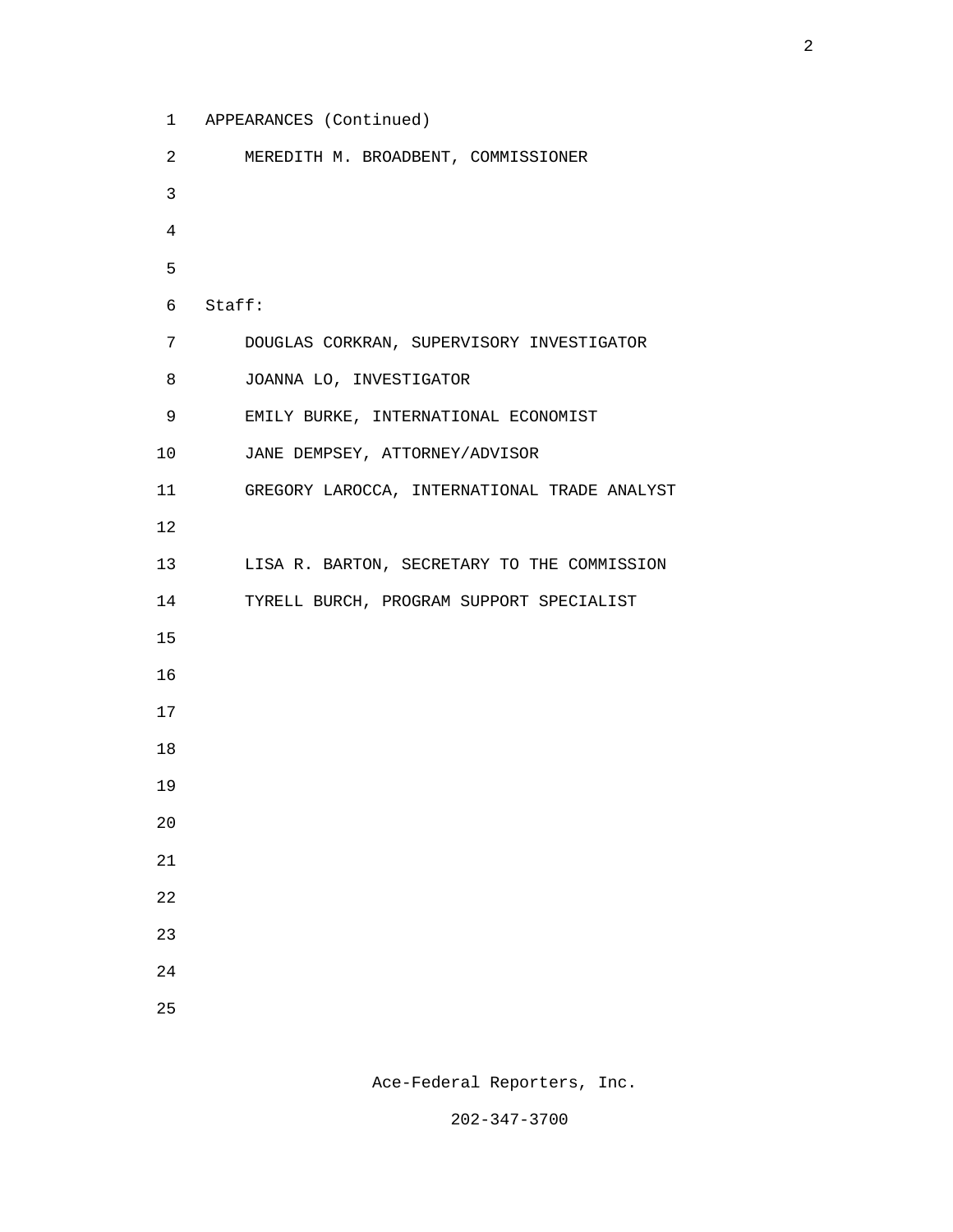| 1  | PROCEEDINGS                                                 |
|----|-------------------------------------------------------------|
| 2  | (9:30 a.m.)                                                 |
| 3  | MR. BURCH: Will the room please come to order.              |
| 4  | VICE CHAIRMAN JOHANSON: Good afternoon.<br>This             |
| 5  | Meeting of the U.S. International Trade Commission will now |
| 6  | come to order. Welcome to Chairman Schmidtlein who is       |
| 7  | participating by telephone.                                 |
| 8  | CHAIRMAN SCHMIDTLEIN:<br>Hello.                             |
| 9  | VICE CHAIRMAN JOHANSON: I understand that there             |
| 10 | are no agendas for future meetings, minutes, ratification   |
| 11 | lists, or outstanding action jackets to consider.           |
| 12 | Next we turn to the vote in the Final phase of              |
| 13 | Investigation Numbers 731-TA-1349, 1352 and 1357,           |
| 14 | concerning imports of Carbon and Certain Alloy Steel Wire   |
| 15 | Rod from Belarus, Russia and the United Arab Emirates.      |
| 16 | Welcome to Mr. Corkran and the staff who                    |
| 17 | participated in these investigations. Are there any         |
| 18 | questions for the staff?                                    |
| 19 | (No response.)                                              |
| 20 | VICE CHAIRMAN JOHANSON: Are there any additions             |
| 21 | or corrections to the staff report?                         |
| 22 | Douglas Corkran, Office of<br>MR. CORKRAN:                  |
| 23 | Investigations, thank you Vice Chairman Johanson, staff     |
| 24 | proposes revising the staff report in accordance with       |
| 25 | memorandum INV-PP-164, dated December 13, 2017. Staff has   |
|    |                                                             |

<u>3</u>

Ace-Federal Reporters, Inc.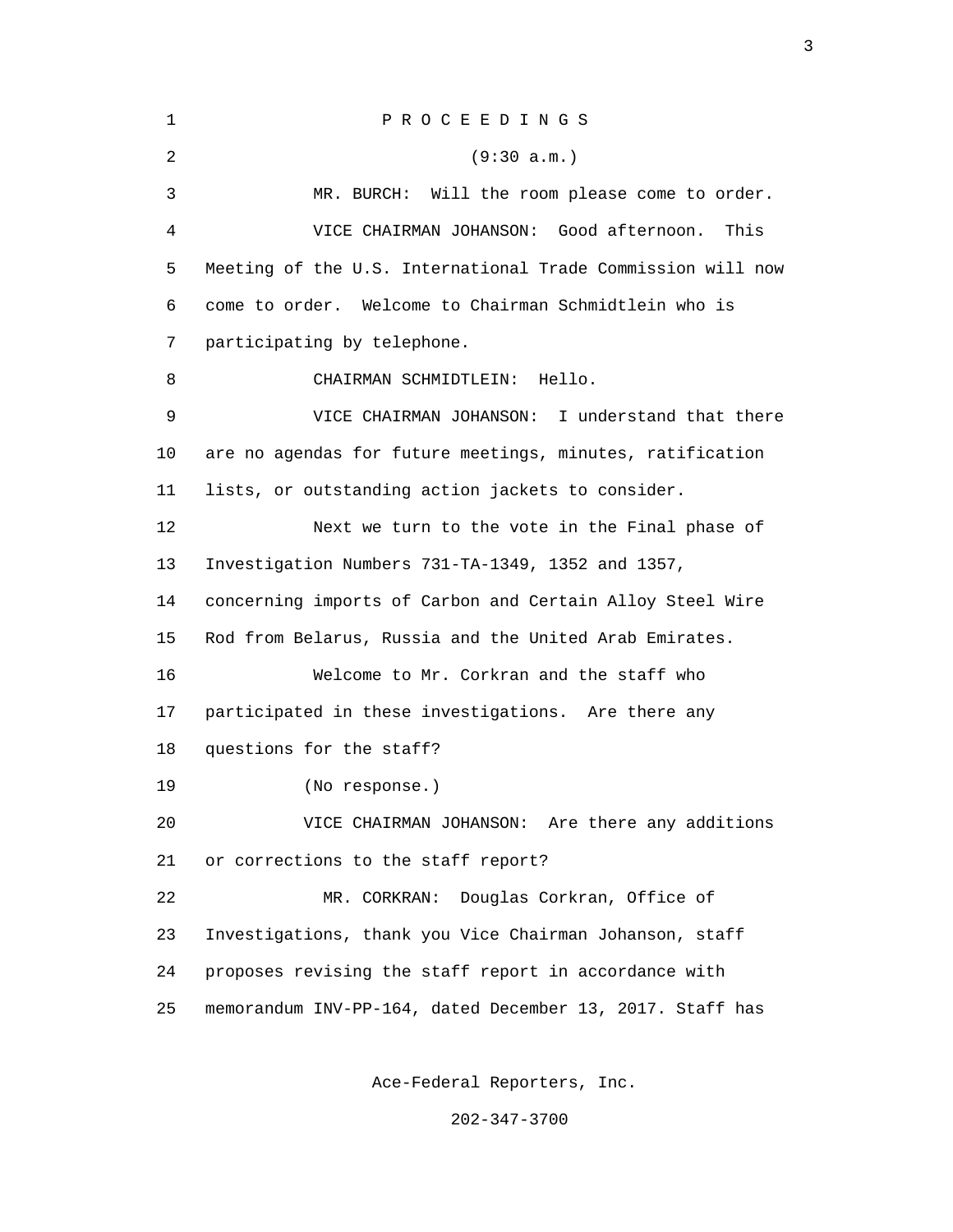1 no further additions or revisions.

 2 VICE CHAIRMAN JOHANSON: Is there any objection 3 to approval of the staff report as revised? 4 (Response.) 5 VICE CHAIRMAN JOHANSON: Hearing none, it is 6 approved. Mr. Secretary, will you please call the roll? 7 MR. BURCH: Commissioner Johanson? 8 COMMISSIONER JOHANSON: I vote in the 9 affirmative. 10 MR. BURCH: Commissioner Schmitdlein? 11 COMMISSIONER SCHMIDTLEIN: I vote in the 12 affirmative. 13 MR. BURCH: Commissioner Broadbent? 14 COMMISSIONER BROADBENT: I vote in the 15 affirmative. 16 MR. BURCH: Commissioner Williamson? 17 COMMISSIONER WILLIAMSON: I vote in the 18 affirmative. 19 MR. BURCH: Mr. Chairman, the Commission has 20 reached affirmative determinations. 21 VICE CHAIRMAN JOHANSON: Thank you, Mr. 22 Secretary. Further information regarding these 23 determinations will be in the press release. Views of the 24 Commission currently are scheduled to be completed and 25 filed by January 11, 2018.

Ace-Federal Reporters, Inc.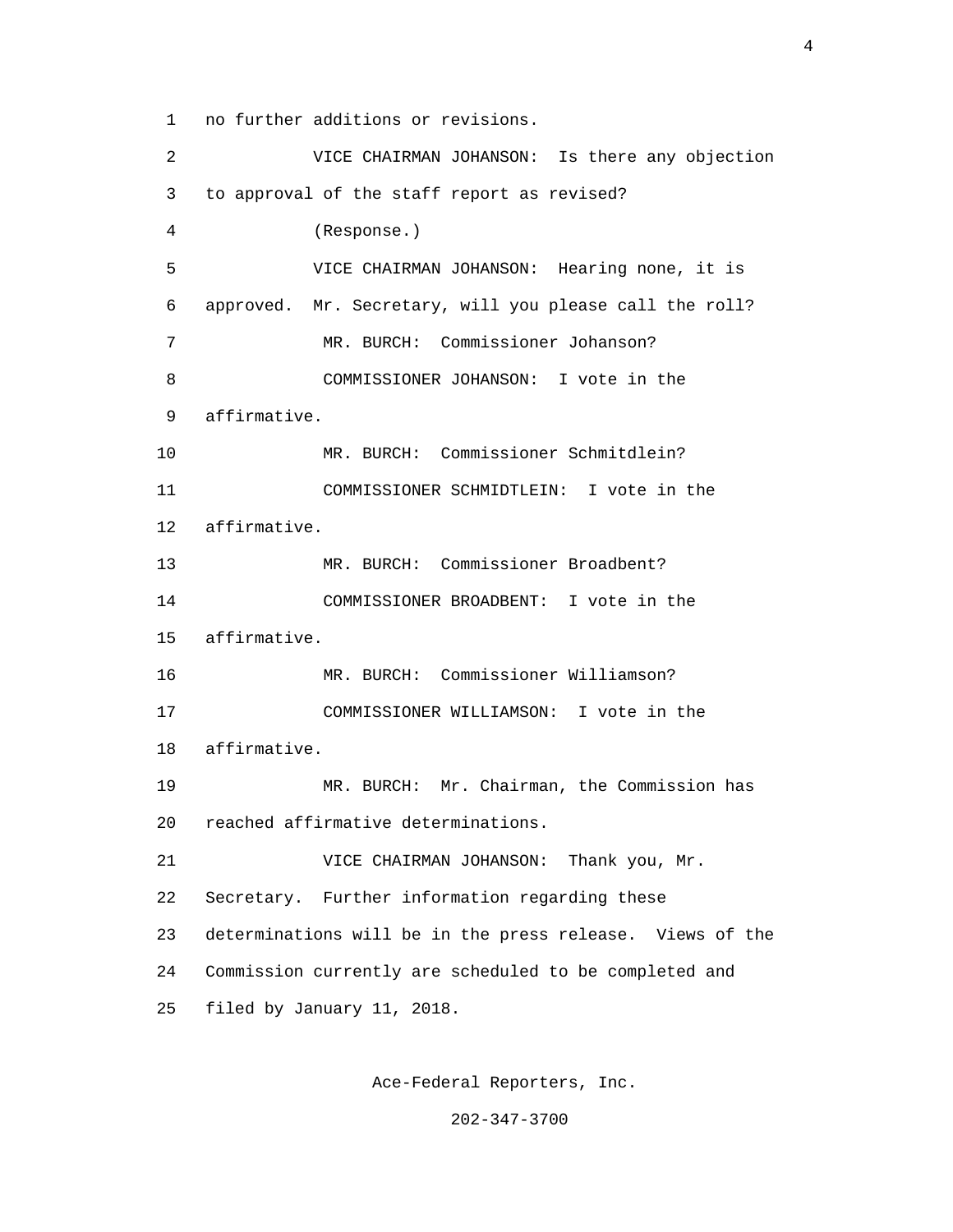| $\mathbf 1$      | Thank you again to all of the staff who                    |
|------------------|------------------------------------------------------------|
| $\overline{c}$   | participated in these investigations. Seeing that there is |
| $\mathsf{3}$     | no other business before the Commission, this meeting is   |
| $\overline{4}$   | adjourned.                                                 |
| 5                | (Whereupon, the meeting was adjourned at 2:32              |
| $\epsilon$       | $\texttt{p.m.}$ )                                          |
| $\boldsymbol{7}$ |                                                            |
| $\,8\,$          |                                                            |
| $\mathsf 9$      |                                                            |
| $10$             |                                                            |
| $11\,$           |                                                            |
| $12\,$           |                                                            |
| 13               |                                                            |
| $14$             |                                                            |
| $15$             |                                                            |
| 16               |                                                            |
| $17\,$           |                                                            |
| $18\,$           |                                                            |
| 19               |                                                            |
| $20\,$           |                                                            |
| $21\,$           |                                                            |
| 22               |                                                            |
| 23               |                                                            |
| 24               |                                                            |
| 25               |                                                            |

Ace-Federal Reporters, Inc.